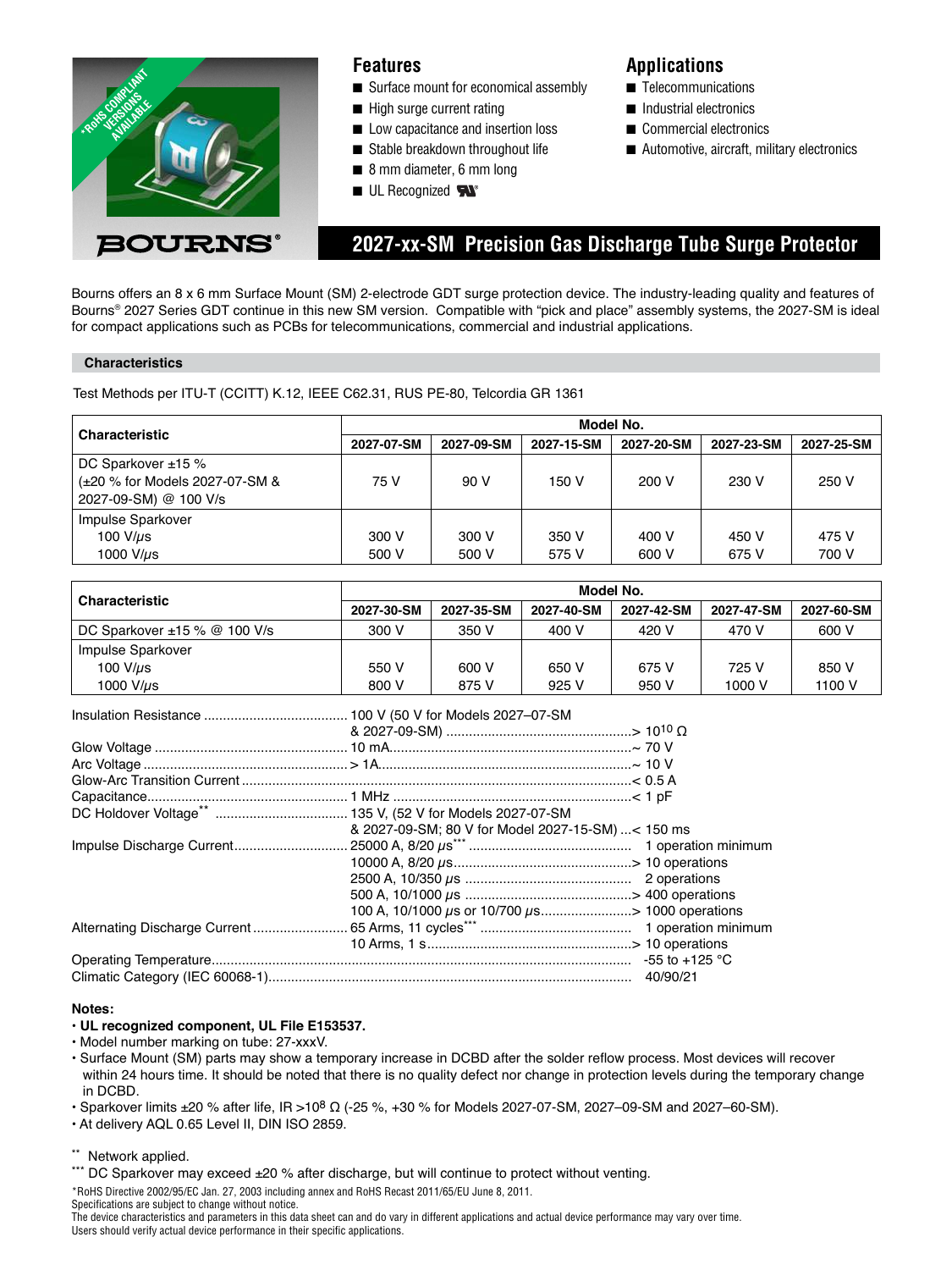# **2027-xx-SM Precision Gas Discharge Tube Surge Protector**

## **BOURNS**



LF = RoHS Compliant Product